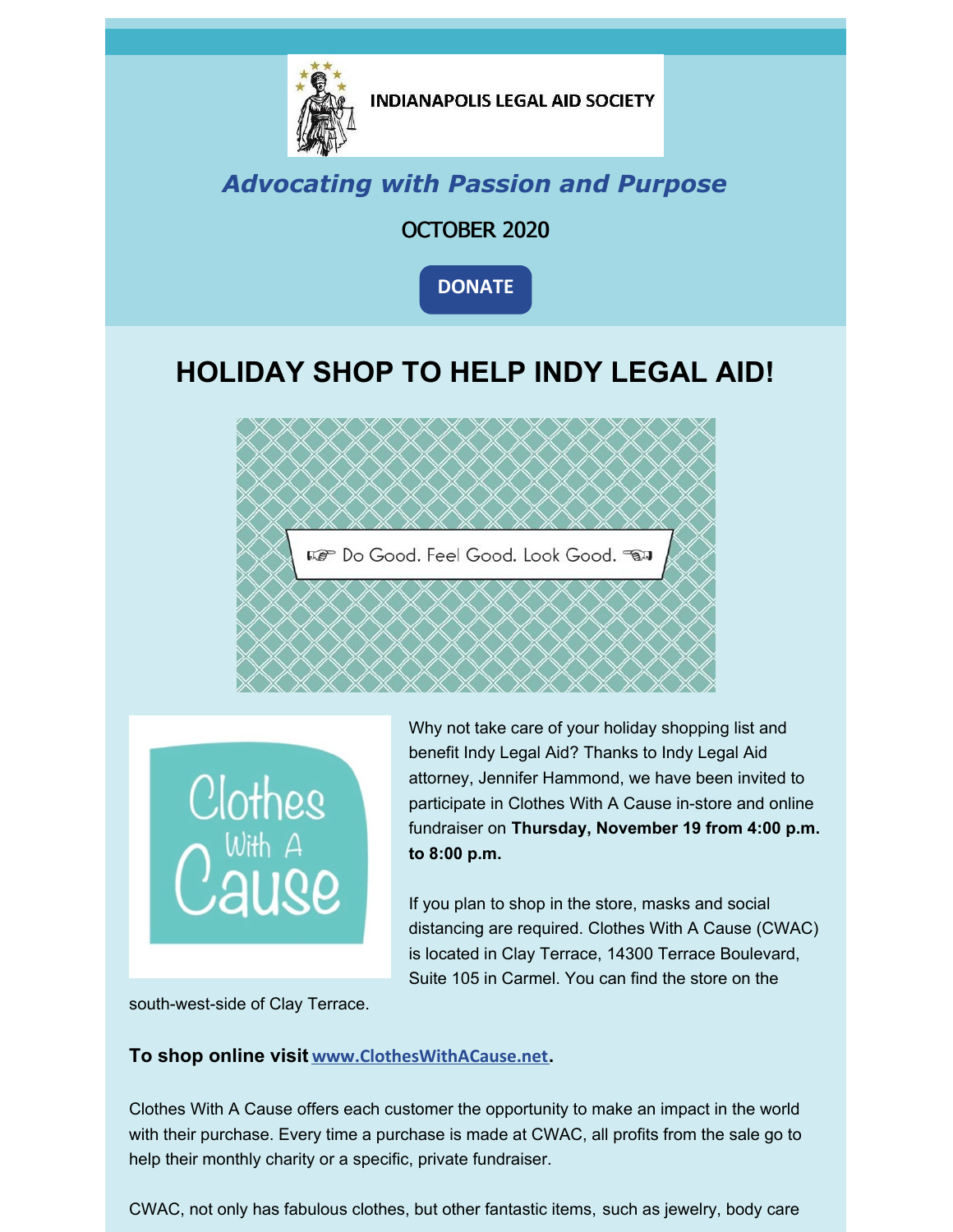products, shoes, home décor, children's items, and much more.

Clothes With A Cause supports women-owned businesses when purchasing their inventory. Examples include local artisans, such as a jewelry designer in Logansport, in addition to One Hope Wine in Napa Valley.

### **Social Entrepreneur Helps Local Non-Profits**

Kelli McLaughlin, founder of Clothes With A Cause (CWAC), already has made quite an impact since July 2017 when she launched her new concept of social entrepreneurship.

As Kelli explained, CWAC was inspired by the adoption of her nephew from China approximately five years ago. She watched her brother and sister-in-law create fundraiser after fundraiser to help raise the funds for the massive adoption expense, and, as Kelli said, ". . . when all they wanted to do was something positive in the world." So,



Kelli began to brainstorm a way that she could help others accomplish their fundraising goals in a practical, but meaningful way.

Kelli, mother of four ranging in ages from three to 19, started with one rack of clothes in her living room in July 2017 and invited friends and family to shop. It then took two years of growing her business through word-of-mouth, along with attending festivals and shows before she was ready to launch a store front. Her shop in Clay Terrace has been open for 13 months.

Kelli tries to sponsor all locally-based non-profits, however, they have sponsored three international groups, as well as a few national non-profits over the course of 3.5 years. To date, Kelli and CWAC have helped 31 non-profits.

Kelli's long-term plans include opening two more shops in the Indianapolis area and then expand to other major cities. Additionally, Kelli has launched a side project called the Hoosier Humanity Project, that provides gifts to those experiencing homelessness during the holiday season. Her goal for this project is to be in all major US cities - supporting the 500,000+ in the homeless community - within the next 20 years.

"We are very grateful that Indy Legal Aid will benefit from an evening of holiday shopping on Thursday, November 19," said John Floreancig, Indy Legal Aid General Counsel and CEO. "We greatly appreciate Kelli choosing Indy Legal Aid to benefit from this fundraiser."

## **October Success Story**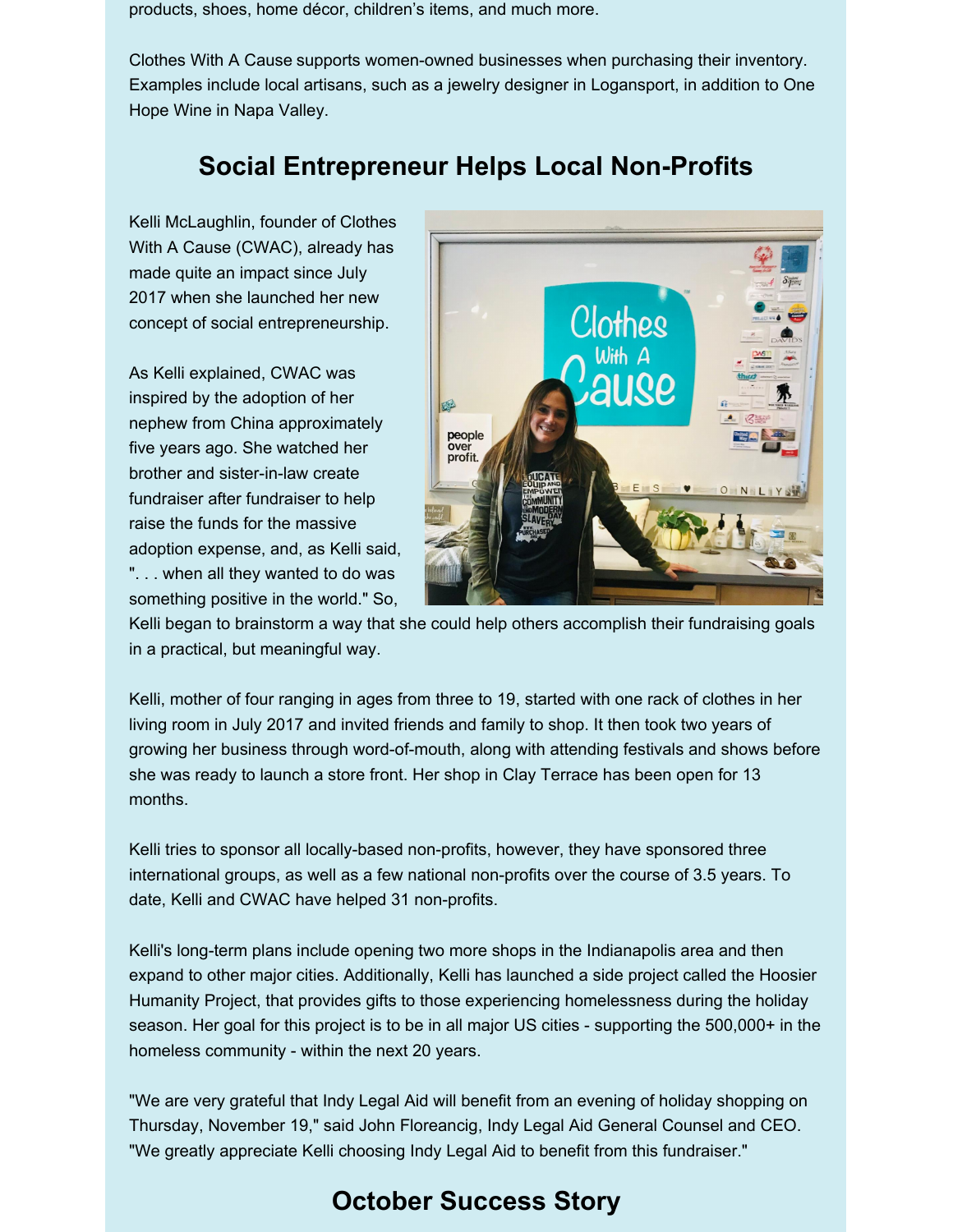

"Carol," a 34 year-old veteran, came to Indy Legal Aid needing a license reinstatement fee waiver petition filed. Both she and her husband, also a veteran, lost their jobs because of Covid-19. Carol was training at a local hospital to be a financial representative, but was laid off at the beginning of the

pandemic. Having a two-year old son and no income was very stressful for Carol and her husband. And being unable to legally drive hampered Carol's employment opportunities.

Indy Legal Aid attorney, Deetta Steinmetz, was able to help Carol with the Court and her Petition to Waive Reinstatement Fee. Carol was extremely grateful for Deetta's assistance. As she commented, "I am truly thankful for your work. It turned my life around in a positive way."

## **Volunteer Opportunities**



Indy Legal Aid has a number of volunteer opportunities for attorneys, students, and the general public. For attorneys, we have pro bono cases, internships for students, and our spring and fall events, along with light office work.

For more information, click **[here](https://www.indylas.org/volunteering)**[.](https://www.indylas.org/volunteering)

# **No time to volunteer? [Donate](https://interland3.donorperfect.net/weblink/weblink.aspx?name=E5192&id=1) now!**



We have several ways for you to make a difference in the lives of our most vulnerable Hoosiers in Central Indiana. Approximately \$.90 of every dollar donated to Indianapolis Legal Aid Society is directly used to provide programs and services. For more information, click **[here](https://www.indylas.org/support-legal-aid).**